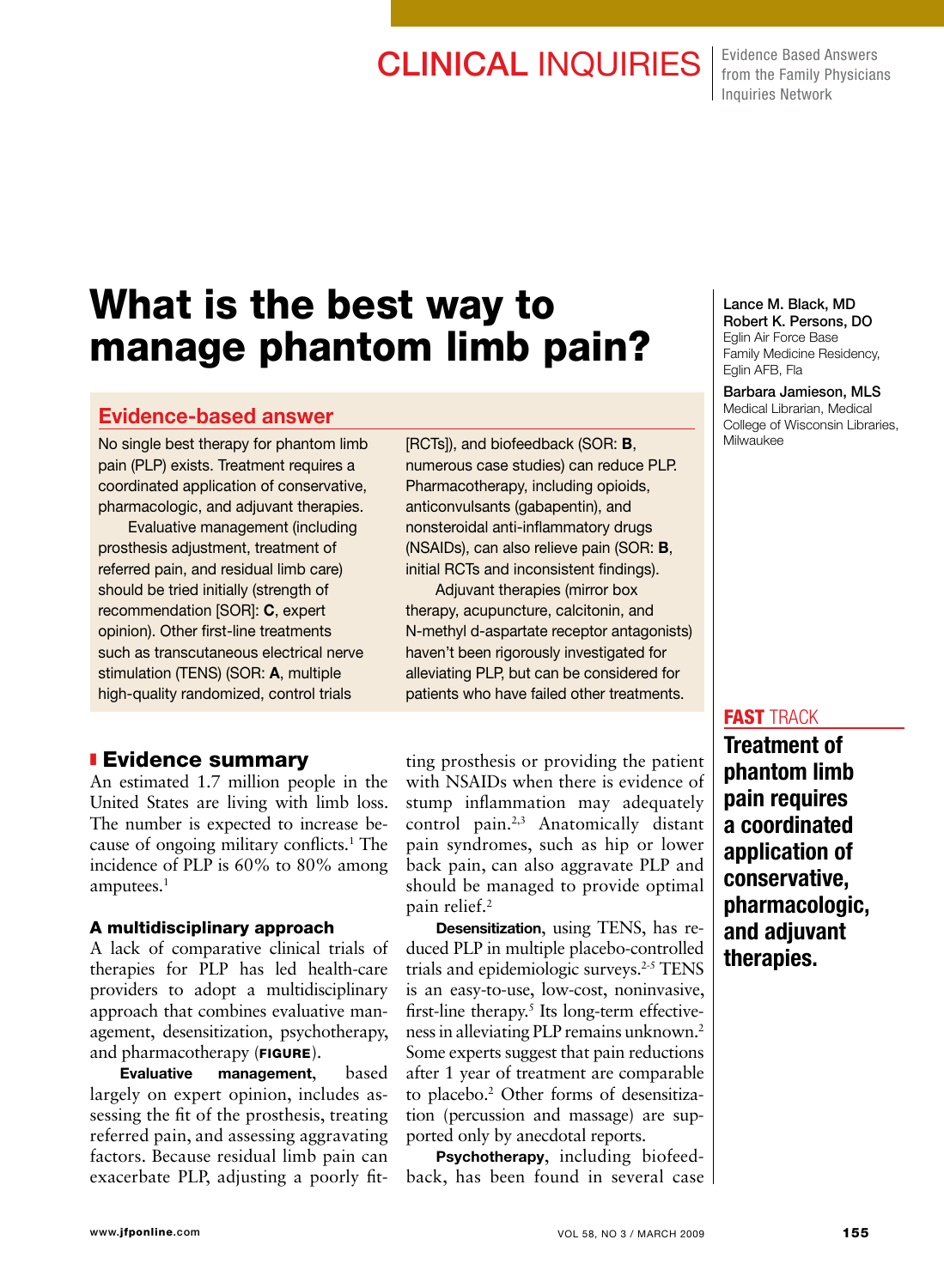

HO, heterotopic ossification; NSAIDs, nonsteroidal anti-inflammatory drugs; OT, occupational therapy; PT, physical therapy; TCAs, tricyclic antidepressants; TENS, transcutaneous electrical nerve stimulation.

\*Expert opinion.

† Case studies.

‡ Randomized controlled trials or cohort studies.

studies to effectively treat chronic PLP.<sup>2,5</sup> Psychotherapy can reportedly reveal the underlying mechanisms (muscle spasm, vascular insufficiency) and therefore direct therapeutic interventions by biofeedback or other focus techniques.<sup>2</sup>

Pharmacotherapy is best used as an adjunct to other treatments.<sup>2</sup> Although PLP is typically treated as neuropathic pain, only a few medications have been critically evaluated for treating it.6 Morphine (number needed to treat [NNT]=2.5; 95% confidence interval [CI], 1.9-3.4) and other opioids, including tramadol (NNT=3.9; 95% CI, 2.7-6.7 in neuropathic pain) help some patients.6,7 Despite the proven benefit of tricyclic antidepressants (TCAs) in other neuropathic pain conditions, a recent RCT demonstrated no benefit of TCAs over placebo in PLP.8 Anticonvulsants, including gabapentin, have documented benefit in neuropathic pain modalities and are often used for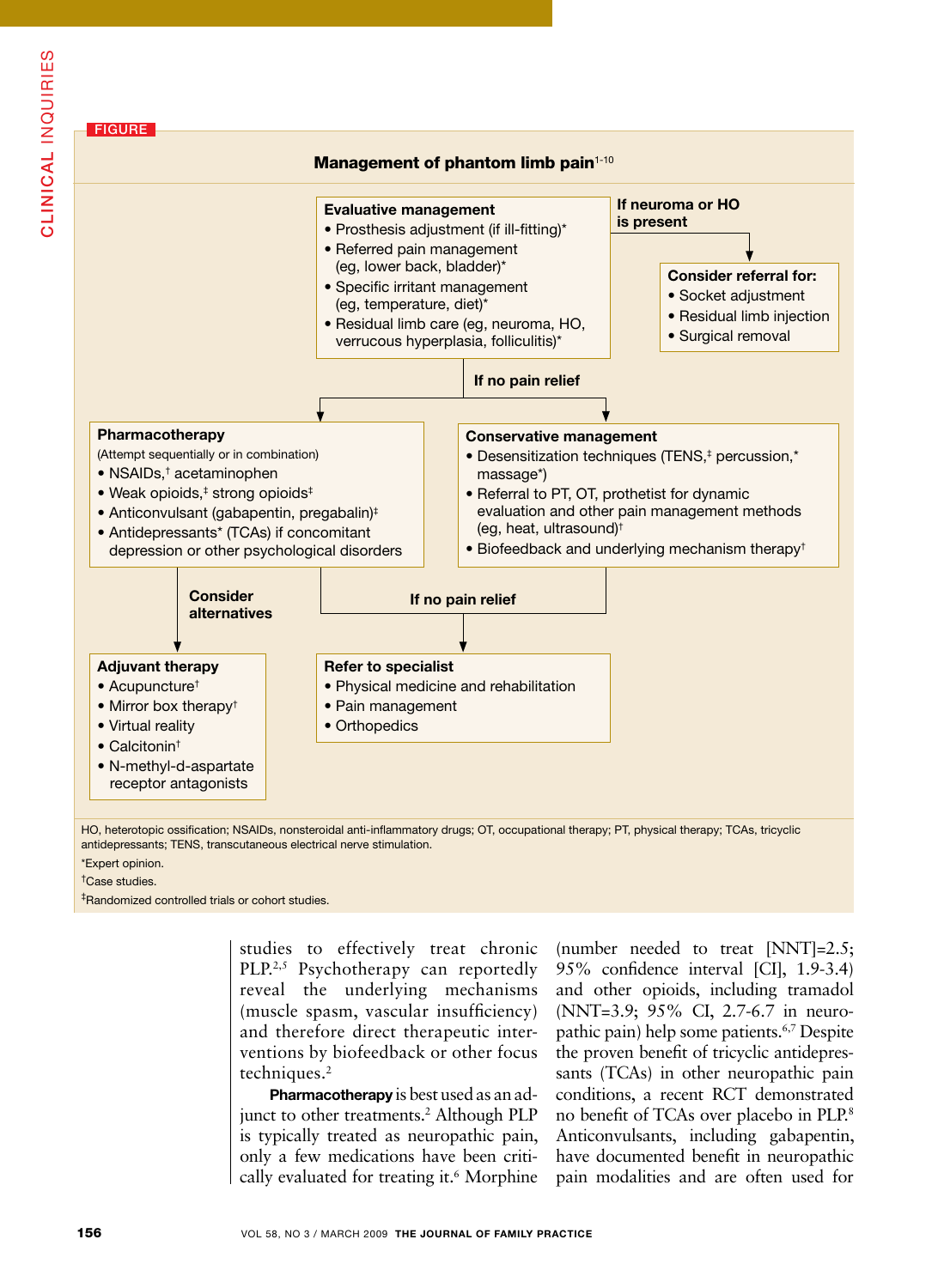PLP.<sup>6</sup> However, their value in reducing PLP is still under investigation.<sup>6</sup> One 2002 RCT showed benefit regarding an improvement of the visual analog scale by an average of 3 points (on a 10-point scale) after 6 weeks of gabapentin therapy.9 A similarly designed 2006 RCT of gabapentin, however did not identify significant pain reductions.10

#### Promising adjuvant therapies use mirroring techniques

Of the adjuvant treatments mentioned previously, only mirror box therapy has shown promise. This technique allows the amputee to perceive the missing limb by focusing on the reflection of the remaining limb during specific movements and activities. Theoretically, this perception allows reconfiguration of the amputee's sensory cortex.

Virtual reality therapy employs similar techniques based on the idea that the brain can be deceived. Initial case studies are promising and have prompted further research.<sup>11</sup>

#### Recommendations

The US Department of Veterans Affairs and Department of Defense recently issued clinical guidelines for rehabilitating lowerlimb amputees that include a segment on pain management.12 The guidelines stress the importance of an interdisciplinary team approach that addresses each pathology plaguing the amputee.

They recommend narcotics during the immediate postoperative period, followed by transition to a non-narcotic medical regimen during the rehabilitation process. The guidelines don't support a single, specific pain control method over others; they recommend the following approaches to PLP:

• pharmacologic treatment, which may include antiseizure medications, tricyclic antidepressants, selective serotonin reuptake inhibitors, NSAIDs, dextro-



*Get the answers to these Clinical Inquiries by going to www.jfponline.com and clicking on "Online Exclusives" in the left-hand navigation bar.*

#### fast track

Of the available adjuvant treatments for managing phantom limb pain, only mirror box therapy has shown promise.